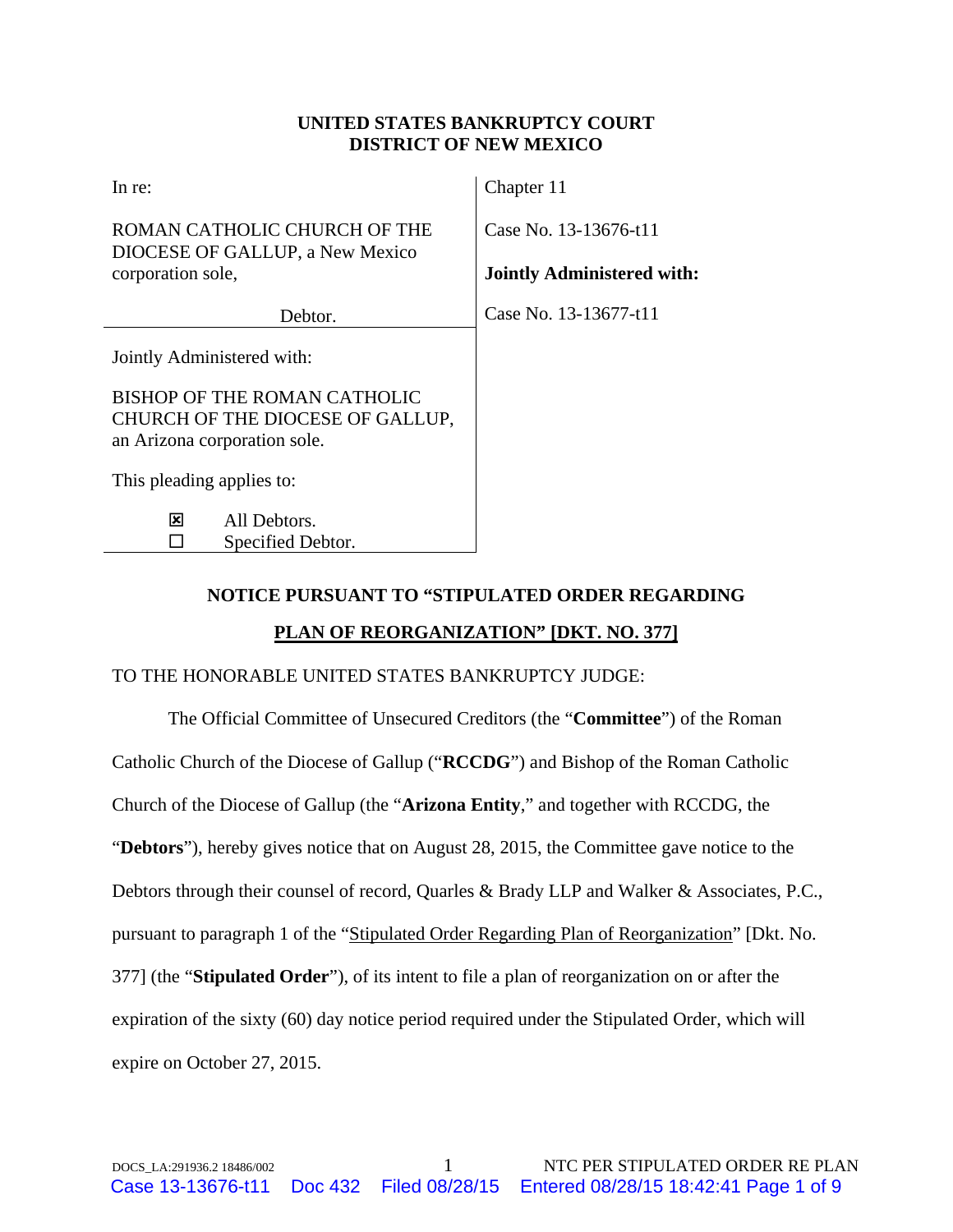# RESPECTFULLY SUBMITTED this 28<sup>th</sup> day of August, 2015.

## PACHULSKI STANG ZIEHL & JONES LLP

By */s/ James I. Stang* 

 James I. Stang Ilan D. Scharf PACHULSKI STANG ZIEHL & JONES LLP 10100 Santa Monica Blvd., 13<sup>th</sup> Floor Los Angeles, CA 90067 Tel: 310-277-6910/Fax: 310-201-0760 jstang@pszjlaw.com ischarf@pszjlaw.com

Counsel for the Official Committee of Unsecured Creditors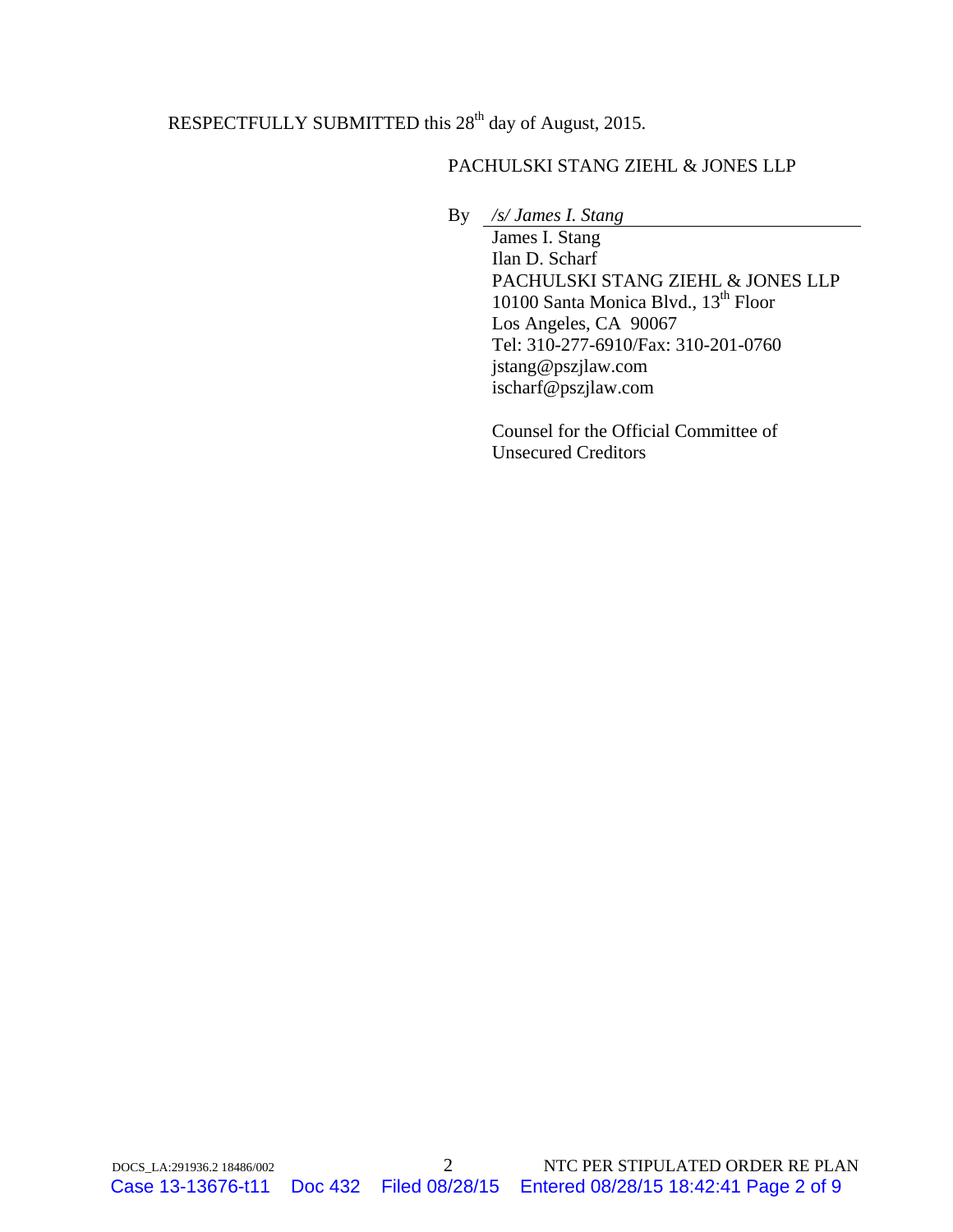## **CERTIFICATE OF SERVICE**

Pursuant to F.R.C.P. 5(b)(3), F.R.B.P. 9036 and NM LBR 9036-1(b), I hereby certify

# that on August 28, 2015, I caused service of the foregoing **NOTICE PURSUANT TO**

# **"STIPULATED ORDER REGARDING PLAN OF REORGANIZATION" [DKT. NO.**

**337]** as follows:

## **1. TO BE SERVED BY THE COURT VIA NOTICE OF ELECTRONIC FILING (NEF)**:

- Ronald Andazola ronald.andazola@usdoj.gov
- James A Askew jaskew@askewmazelfirm.com, askewmazelign@gmail.com;pstice@askewmazelfirm.com;ericanunez@askewmazelfirm. com;lulivarri@askewmazelfirm.com
- Randy S. Bartell rbartell@montand.com
- Bonnie P. Bassan mbglaw@swcp.com, bbg11usc@swcp.com
- Susan Gayle Boswell susan.boswell@quarles.com, kelly.webster@quarles.com;docketaz@quarles.com;jessica.cenedese@quarles.com
- Gillian Nicole Brown gbrown@pszjlaw.com
- Kenneth Harris Brown kbrown@pszjlaw.com
- Robert M. Charles RCharles@LRRLaw.com, BankruptcyNotices@LRLaw.com
- Everett J. Cygal ecygal@schiffhardin.com
- Louis T. DeLucia ldelucia@schiffhardin.com
- J. Daryl Dorsey jdd@tblaw.com
- Richard T. Fass bmccormick@perdueandkidd.com, dkidd@perdueandkidd.com;bmccormick@perdueandkidd.com;dkurc@perdueandkidd.co m
- Richard T. Fass rfass@perdueandkidd.com, dkidd@perdueandkidd.com;bmccormick@perdueandkidd.com;dkurc@perdueandkidd.co m
- Elizabeth Sarah Fella elizabeth.fella@quarles.com, linda.vaubel@quarles.com;docketaz@quarles.com
- Alyson M. Fiedler afiedler@schiffhardin.com
- Susan M. Freeman SFreeman@LRRLaw.com, SClark@LRRLaw.com;MSchoenike@LRRLaw.com
- Justin J. Henderson JHenderson@LRRLaw.com, cscruggs@lrrlaw.com
- Charles R. Hughson crhughso@rodey.com, jcmedfor@rodey.com
- Steven D Jerome sjerome@swlaw.com, mminnick@swlaw.com;docket@swlaw.com
- Dennis E Jontz DJontz@LRRLaw.com, jhenderson@lrrlaw.com;mlucero@lrrlaw.com
- Christopher R Kaup crk@tblaw.com, ramchugh@tblaw.com
- William R Keleher wkeleher@smidtlaw.com, dwatt@smidtlaw.com
- John Christian Kelly jkelly@cblawyers.com, ghadley@cblawyers.com
- Donald Hamilton Kidd dkidd@perdueandkidd.com, dkurc@perdueandkidd.com;rfass@perdueandkidd.com
- Jonathan J. Kim jkim@pszjlaw.com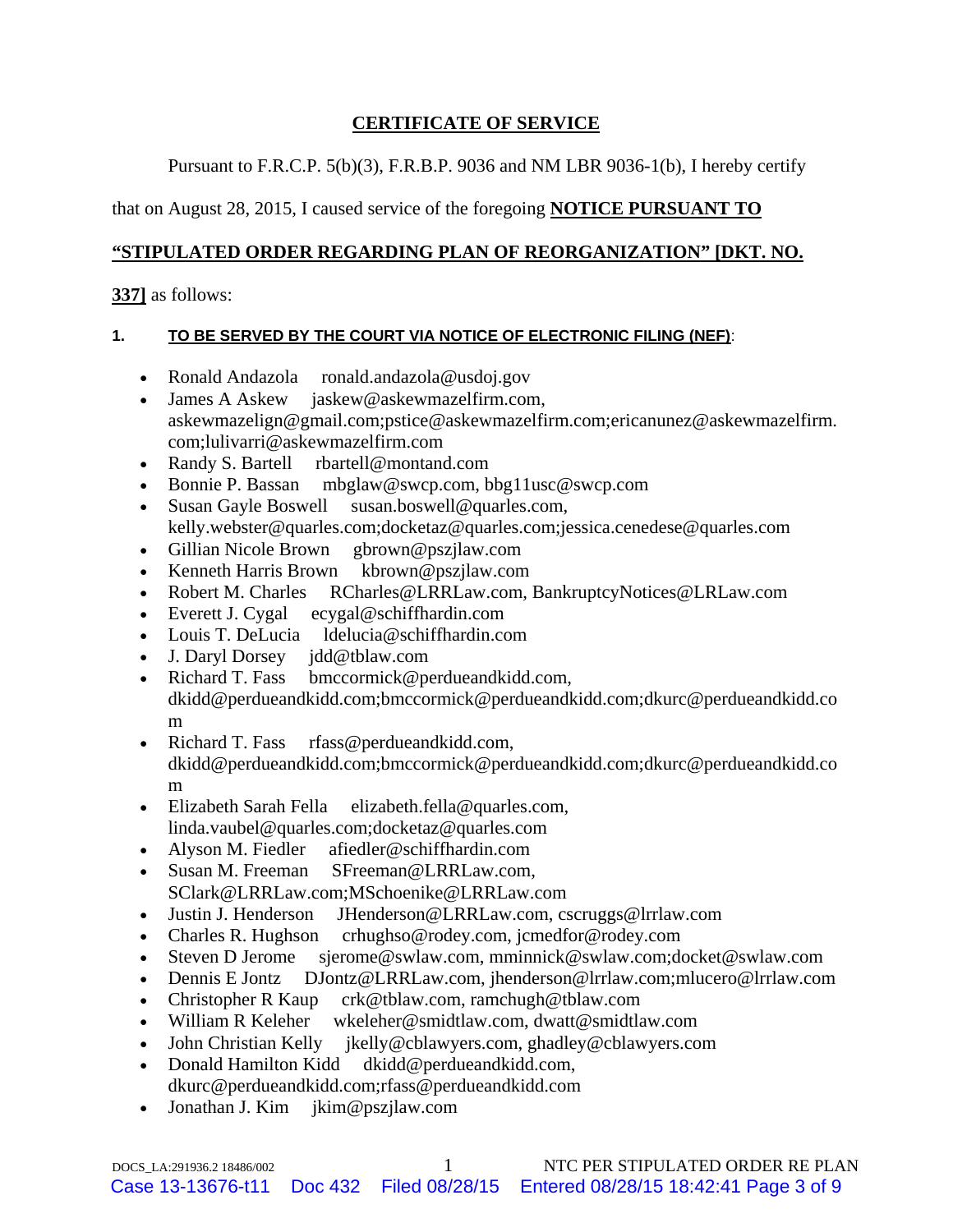- Leonard K Martinez-Metzgar leonard.martinez-metzgar@usdoj.gov
- Edward Alexander Mazel edmazel@askewmazelfirm.com, dwhite@askewmazelfirm.com;jortiz@askewmazelfirm.com;pstice@askewmazelfirm.co m;askewmazelign@gmail.com;ericanunez@askewmazelfirm.com;lulivarri@askewmazel firm.com
- George M Moore mbglaw@swcp.com, gmm11usc@swcp.com
- Robert E Pastor repastor@mjpattorneys.com
- Stephanie L Schaeffer sschaeffer@walkerlawpc.com, keggleston@walkerlawpc.com;WalkerLawPC14@gmail.com<br>• Rodney L Schlagel rlschlagel@btblaw.com, atluevano@btb
- rlschlagel@btblaw.com, atluevano@btblaw.com
- Sharon T. Shaheen sshaheen@montand.com, lbaca@montand.com
- David M. Spector dspector@schiffhardin.com
- James I. Stang jstang@pszjlaw.com
- United States Trustee ustpregion20.aq.ecf@usdoj.gov
- Douglas R Vadnais drv@modrall.com, doloress@modrall.com
- Thomas D Walker twalker@walkerlawpc.com, mwells@walkerlawpc.com;sroybal@walkerlawpc.com;WalkerLawPC14@gmail.com;sp atteson@walkerlawpc.com
- Daniel Andrew White dwhite@askewmazelfirm.com, askewmazellawfirm@gmail.com;askewmazelign@gmail.com;pstice@askewmazelfirm.c om;ericanunez@askewmazelfirm.com;lulivarri@askewmazelfirm.com
- Lori Lee Winkelman lori.winkelman@quarles.com, amelia.valenzuela@quarles.com;docketaz@quarles.com

### **2. TO BE SERVED BY U.S. MAIL**:

Michael Bazley FBN 2237467 650 I Street Sacramento, CA 95814

Keith Ricker Manning, Kass, Ellrod, Ramirez, Trester 6909 E. Greenway, Suite 200 Scottsdale, AZ 85254

-and-

### *SEE ATTACHED LIST FOR ADDITIONAL PARTIES SERVED VIA U.S. MAIL*

### PACHULSKI STANG ZIEHL & JONES LLP

By: */s/ James I. Stang*\_\_\_\_\_\_\_\_\_\_\_ James I. Stang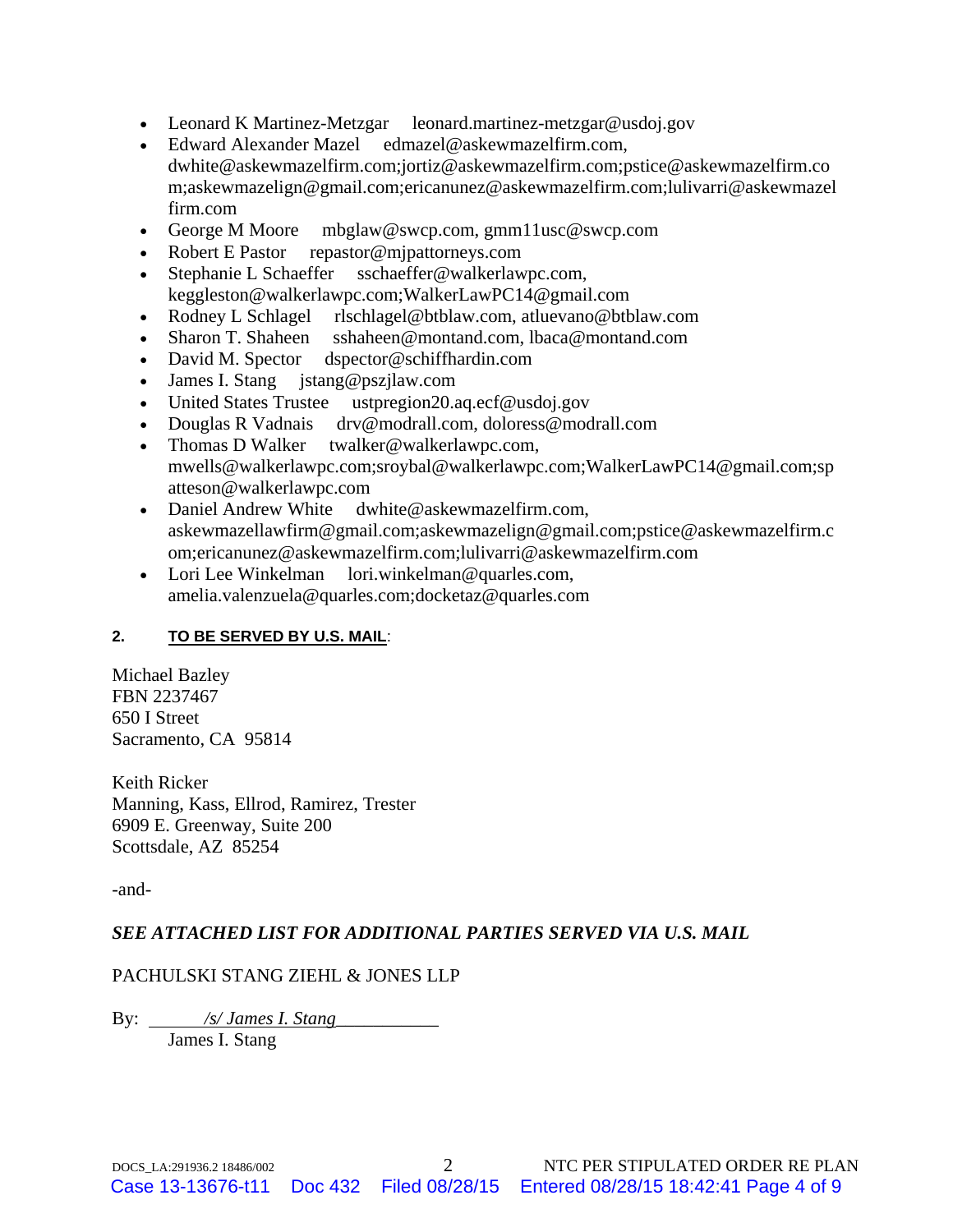**Label Matrix for local noticing Adam Boognl Albert Zamora 1084-1 1205 N. Chaco Ave. 9 Road 5402 Case 13-13676-t11 Farmington, NM 87401-7003 Farmington, NM 87401-1567 New Mexico Albuquerque Fri Aug 28 17:32:41 MDT 2015** Alverna Smith **Amber Halladay** Amber Halladay **Amber Halladay** Archdiocese of Santa Fe P.O. Box 1121 **New Mexico Gas Company Attn: Tony Salgado** P.O. Box 1121  **Sheep Springs, NM 87364-1121 P.O. Box 173341 4000 St. Josephs Pl. NW**

Attn: Peter Tran **Bank of America Attn: Tony Salgado Bank of America Redemptorist Renewal Center Archdiocese of Santa Fe P.O. Box 15796 7101 W. Picture Rocks Rd. 4000 St. Joseph Pl., NW Wilmington, DE 19886-5796**

 **Michael Bazley BlackBaud Susan Gayle Boswell 651 I Street P.O. Box 930256 Quarles & Brady LLP**

Burri Insurance, LLC **Carl Card Services** Card Services Catholic Peoples Foundation  **Attn: Dean Burri P.O. Box 13337 Susan M. Freeman** 630 Brooker Creek Blvd., Ste. 315 **Philadelphia, PA 19101-3337** Lewis Roca Rothgerber LLP  **Oldsmar, FL 34677-2925 40 N. Central Avenue**

 **Catholic Peoples Foundation Charles R. Hughson Christopher G. Linscott**

 **J. Daryl Dorsey Attn: George W. Kozeliski Attn: Donna Yenable Tiffany & Bosco P.O. Box 1270 P.O. Box 1087 2525 E. Camelback Rd., Ste. 300 Gallup, NM 87305-1270 Grants, NM 87020-1087 Phoenix, AZ 85016-4219**

 **Phoenix, AZ 85004-1009**

 **Lewis Roca Rothgerber Attn: Marco Crawford 400 E. Monroe 201 Third Street, NW, Ste. 190 620 Lipan Phoenix, AZ 85004-2336 Albuquerque, NM 87102-4388 Corpus Christi, TX 78401-2434**

 **John Doe Donna Venable Douglas R. Vadnais Perdue & Kidd, LLP Continental Divide Electric Co-Op Modrall, Sperling, Roehl, 510 Bering Drive P.O. Box 1087 Harris & Sisk, P.A. Suite 550 Grants, NM 87020-1087 P.O. Box 2168** Houston, TX 7705<del>7 1432</del> 13-13676-t11 Doc 432 Filed 08/28/15 Entered 08/28/15 世紀四空 <sup>四</sup>紀23525 8

 **Tucson, AZ 85743-9645 Albuquerque, NM 87120-1714**

 **P.O. Box 1888 Tucson, AZ 85701-1427 Albuquerque, NM 87103-1888**

**Coppersmith, Schermer et al. DACA VI LLC Corporation DALLAGO Corporation 2800 N. Central Ave. 1565 Hotel Circle South #310 2411 East Aztec Suite 1200 San Diego, CA 92108-3419 Gallup, NM 87301-4768**

 **Dennis Jontz Diocese of Corpus Christi Diocese of Phoenix**

 **Denver, CO 80217-3341 Albuquerque, NM 87120-1714**

 **Sacramento, CA 95814-2400 Atlanta, GA 31193-0256 One S. Church Ave., Suite 1700 Tucson, AZ 85701-1630**

 **Suite 1900 Phoenix, AZ 85004-4429**

 **P.O. Box 369 Rodey, Dickason, Sloan, Keegan, Linscott & Kenon, P.C. Gallup, NM 87305-0369 Akin & Robb, P.A. 33 N. Stone Ave., Ste. 1100**

Christopher R. Kaup **Christopher R. Kaup City of Gallup Utilities** Continental Divide Electric Co-Op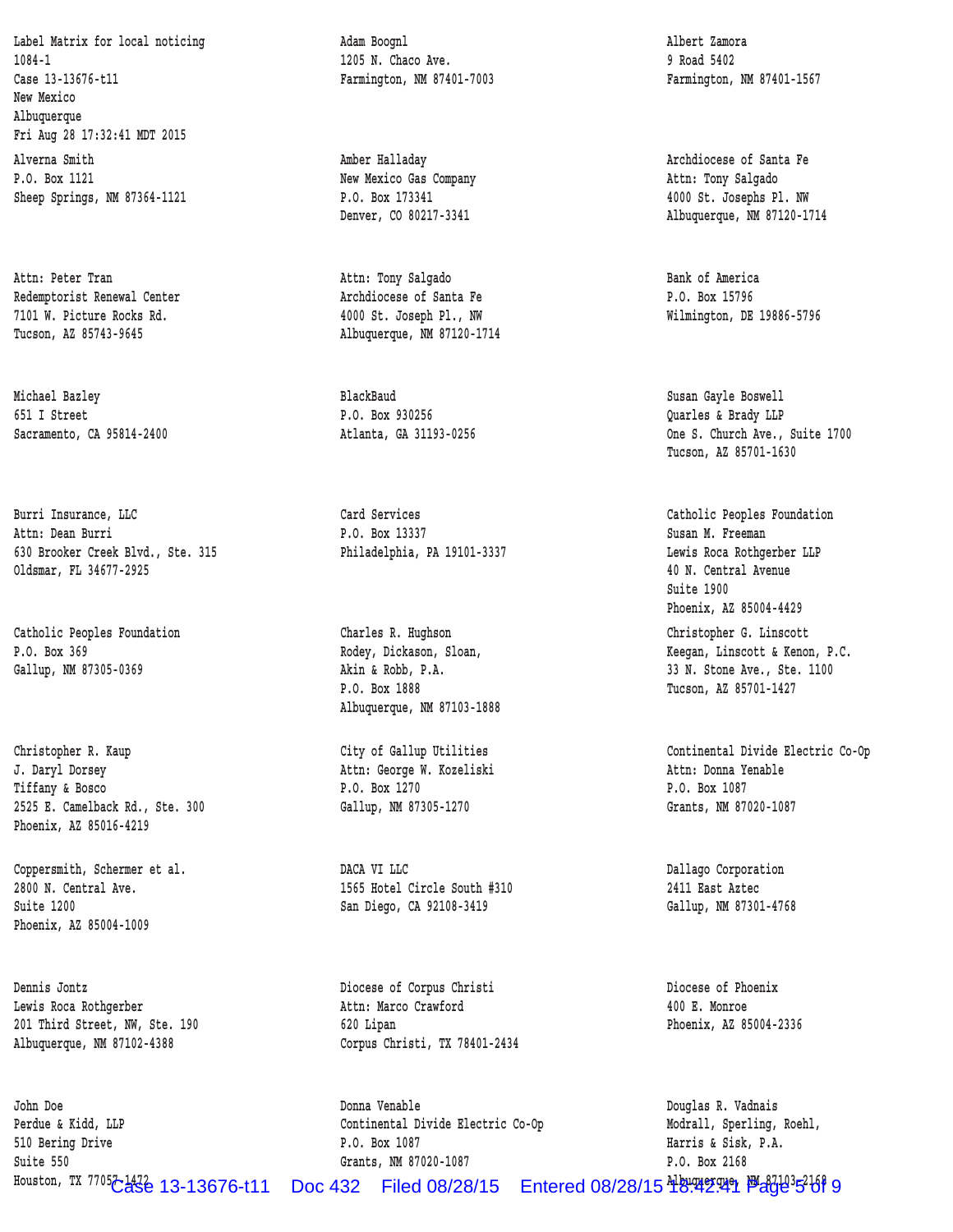**Zuni, NM 87327-0486**

 **James M. Recker Jean Sokol LCSW, LISAC Jeffrey Hunter Moon**

 **Jennifer Boognl Jenny Adams John Erwin**

 **Marco Crawford Maria Guimaraes Maria Guimaraes Diocese of Corpus Christi RE/MAX Combined Investments REMAX Combined Investments 620 Lipan 1638 S. Second Street 1638 S. 2nd Street Corpus Christi, TX 78401-2434 Gallup, NM 87301-5836 Gallup, NM 87301-5836**

 **Elizabeth Hardin-Burrola Estate Valuation Consultants, Inc. Elizabeth Sarah Fella P.O. Box 178 2420 Midtown Place NE Ste. A Quarles & Brady LLP** Gallup, NM 87305-0178 **Albuquerque, NM 87107-3232** One S. Church Ave., Suite 1700

 **Fr. Ravi Kiran Dasari Gallup Propane Service Gallup Service Mart St. Anthony Church P.O. Box 1870 104 W. Coal Avenue P.O. Box 486 Gallup, NM 87305-1870 Gallup, NM 87301-6206**

 **George Kozeliski, Esq. George M. Moore Gregoria Archuleta P.O. Box 1270 Moore Berkson & Gandarilla P.C. P.O. Box 2348 Gallup, NM 87305-1270 3800 Osuna Rd., NE, Ste. 2 Santa Fe, NM 87504-2348 Albuquerque, NM 87109-4401**

 **1601 Joslyn Rd. Attn: James Cole, DDS 5338 Montgomery Blvd., N.E.** Lake Orion, MI 48360-1139 **850 E. Main Street, Ste. A** Albuquerque, NM 87109-1341  **Farmington, NM 87401-2726**

 **James A. Schallmann James Cole, DDS James I. Stang**

 **40950 Woodward Ave., Ste. 201 2435 E. Southern Ave., Ste. 4 3211 4th St., N.E. Bloomfield Hills, MI 48304-5127 Tempe, AZ 85282-7628 Washington, D.C 20017-1104**

 **Farmington, NM 87401-7003 305 E. 8th Avenue 7625 N. High Street Hendersonville, NC 28792-3714 Columbus, OH 43235-1499**

 **John G. Matajcich John J. Sullivan, DDS John Manly** Gallup Service Mart **325 W** White Mountain Blvd. Manly & Stewart

 **Keegan Linscott & Kenon, P.C. Christopher G. Linscott Manning & Kass Ellrod et al. 33 N. Stone Ave., Ste. 1100 Keegan, Linscott & Kenon, PC 801 S. Figueroa St., 15th Floor Tucson, AZ 85701-1427 33 North Stone Avenue, Suite 1100 Los Angeles, CA 90017-5504 Tucson, AZ 85701-1427**

 **Tucson, AZ 85701-1630**

City of Gallup Utilities **Bonnie B. Gandarilla** New Mexico State Human Services

 **Guest House Integrity Dental Internal Revenue Service**

 **P.O. Box 878 Integrity Dental Pachulski Stang Ziehl & Jones** Show Low, AZ 85902-0878 850 E. Main, Ste. A 10100 Santa Monica Blvd., 13th Fl. Farmington, NM 87401-2726 Los Angeles, CA 90067-4114

 **Tyco Global Financial Solutions Sokol Counseling & Consultation U.S. Conference of Catholic Bishops, Inc**

 **1205 N. Chaco Avenue Mind Your Business, Inc. Pontifical College Josephinum**

 **104 W. Coal Ave. Lakeside, AZ 85929-6875 19100 Von Karman Ave., Suite 800 Gallup, NM 87301-6206 Irvine, CA 92612-6581**

Case 13-13676-t11 Doc 432 Filed 08/28/15 Entered 08/28/15 18:42:41 Page 6 of 9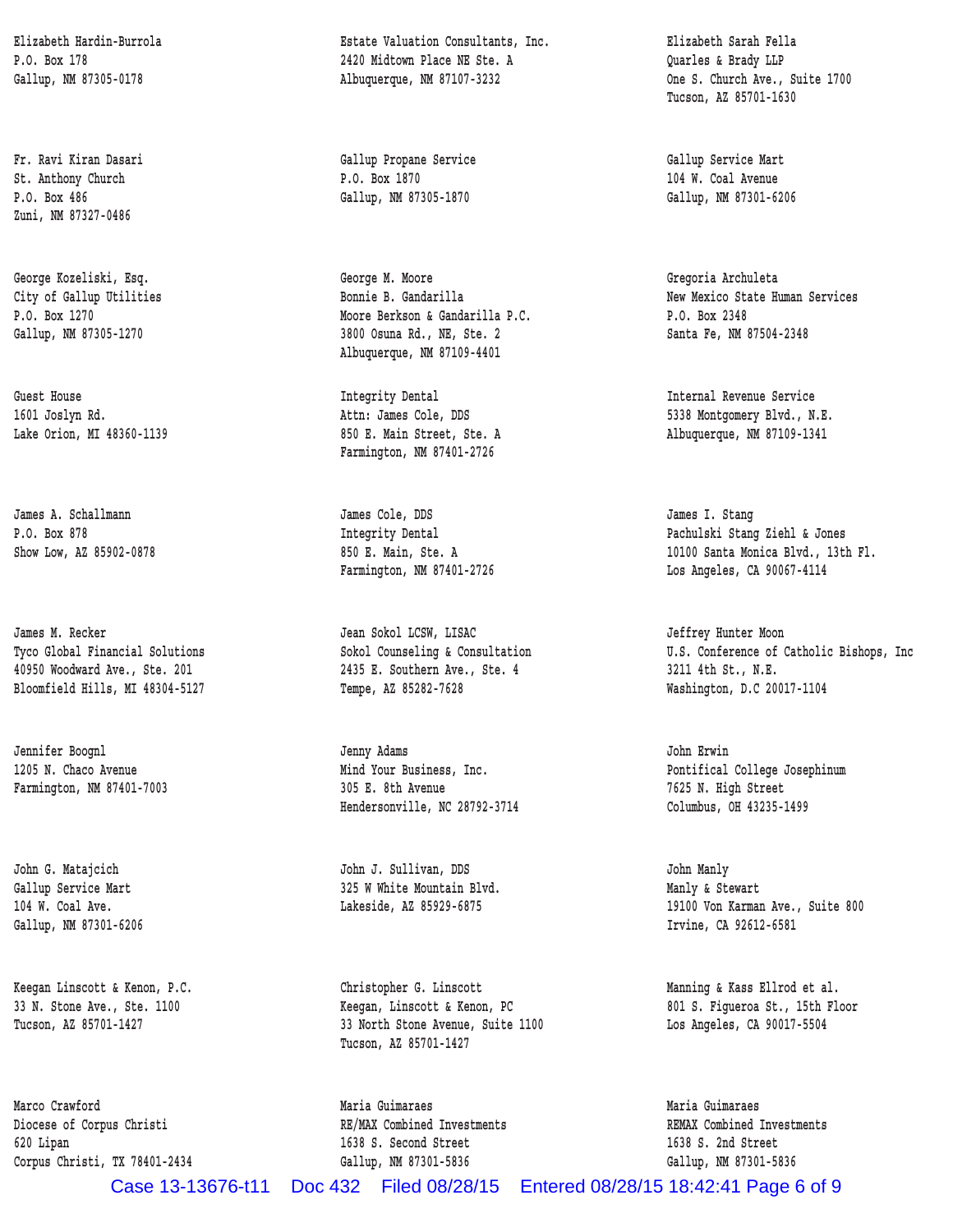**Revenue Department 354 N. Dulce Dr. 354 N. Dulce Dr. P.O. Box 8575 Bloomfield, NM 87413-6319 Bloomfield, NM 87413-6319 Albuquerque, NM 87198-8575**

 **Suite 1300 Tucson, AZ 85701-1611 Los Angeles, CA 90067-4114** Patrick J. Universal (Rev.) **Pontifical College Josephinum** Publication Printers Corp  **24 Clark St. Attn: John Erwin 2001 S. Platte River Dr.**

**Roman Catholic Church of the Diocese of Gall Ronald E. Andazola Ruth Ruiz 711 South Puerco Drive Leonard Martinez-Metzgar Sacred Heart Cathedral** Gallup, NM 87301-6178 **Callup, NM 87301-6178** Callup, NM 87301-6178

Mark Herrera **Mason & Isaacson, PA** Mind Your Business **Mason & Isaacson, PA** Mind Your Business  **206 Cindy LN P.O. Box 1772 Attn: Jenny Adams Gallup, NM 87301-4591 Gallup, NM 87305-1772 305 E. 8th Avenue**

William Michael Mulvey **Michael P. Murphy NM State Human Services Dept. Behles Law Firm PC AlixPartners, LLP Attn: Gregoria Archuleta P.O. Box 7070 580 California St., Suite 2050 PO Box 2348 Albuquerque, NM 87194-7070 San Francisco, CA 94104-1017 Santa Fe, NM 87504-2348**

 **Nestor Griego New Mexico Dept. of Workforce New Mexico Gas Company 117 Deer Trail Attn: Legal Section Attn: Amber Halladay Grants, NM 87020-3912 P.O. Box 1928 P.O. Box 173341 Albuquerque, NM 87103-1928 Denver, CO 80217-3341**

 **New Mexico Taxation and Norbert A. Grona Norbert Grona**

 **Official Committee of Unsecured Creditors PARISH STEERING COMMITTEE OF ROMAN CATHOLIC Pam Dowland** Pachulski Stang Ziehl & Jones LLP **c/o Robert M. Charles, Jr.,** Saint Meinrad Archabbey  **c/o James I. Stang One South Church Ave., 200 Hill Dr. 10100 Santa Monica Blvd., Suite 700 St. Meinrad, IN 47577-1301**

 **Boston, MA 02109-1103 7625 N. High Street Denver, CO 80223-3852 Columbus, OH 43235-1499**

 **PO Box 339 Gallup Propane Services, Inc. Attn: Peter Tran Zuni, NM 87327-0339 P.O. Box 1870 7101 W. Picture Rocks Rd.** Gallup, NM 87305-1870 Tucson, AZ 85743-9645

 **Richard T. Fass Robert E. Pastor Robert M. Charles, Jr. Donald H. Kidd Montoya, Jimenez & Pastor, P.A. Susan M. Freeman** Perdue & Kidd, LLP **3200 N.** Central Ave., Suite 2550 Justin J. Henderson  **510 Bering Dr., Suite 550 Phoenix, AZ 85012-2490 Lewis Roca Rothgerber**

> **P.O. Box 608 Gallup, NM 87301-5933 Albuquerque, NM 87103-0608**

Sacred Heart Cathedral **Safeway, Inc.** Safeway, Inc. Stephanie L Schaeffer

 **Hendersonville, NC 28792-3714**

 **Pueblo of Zuni Rachel Salas Redemptorist Renewal Center**

 **Houston, TX 77057-1472 40 N. Central Ave., Ste. 1900 Phoenix, AZ 85004-4429**

 **Attn: Ruth Ruiz Attn: C.M. Delgadillo Walker & Associates, P.C. 203 East Morgan Ave. 20427 N. 27th Ave MS 6027 500 Marquette NW Suite 650 Gallup, NM 87301-5933 Phoenix, AZ 85027-3241 Albuquerque, NM 87102-5341**

Case 13-13676-t11 Doc 432 Filed 08/28/15 Entered 08/28/15 18:42:41 Page 7 of 9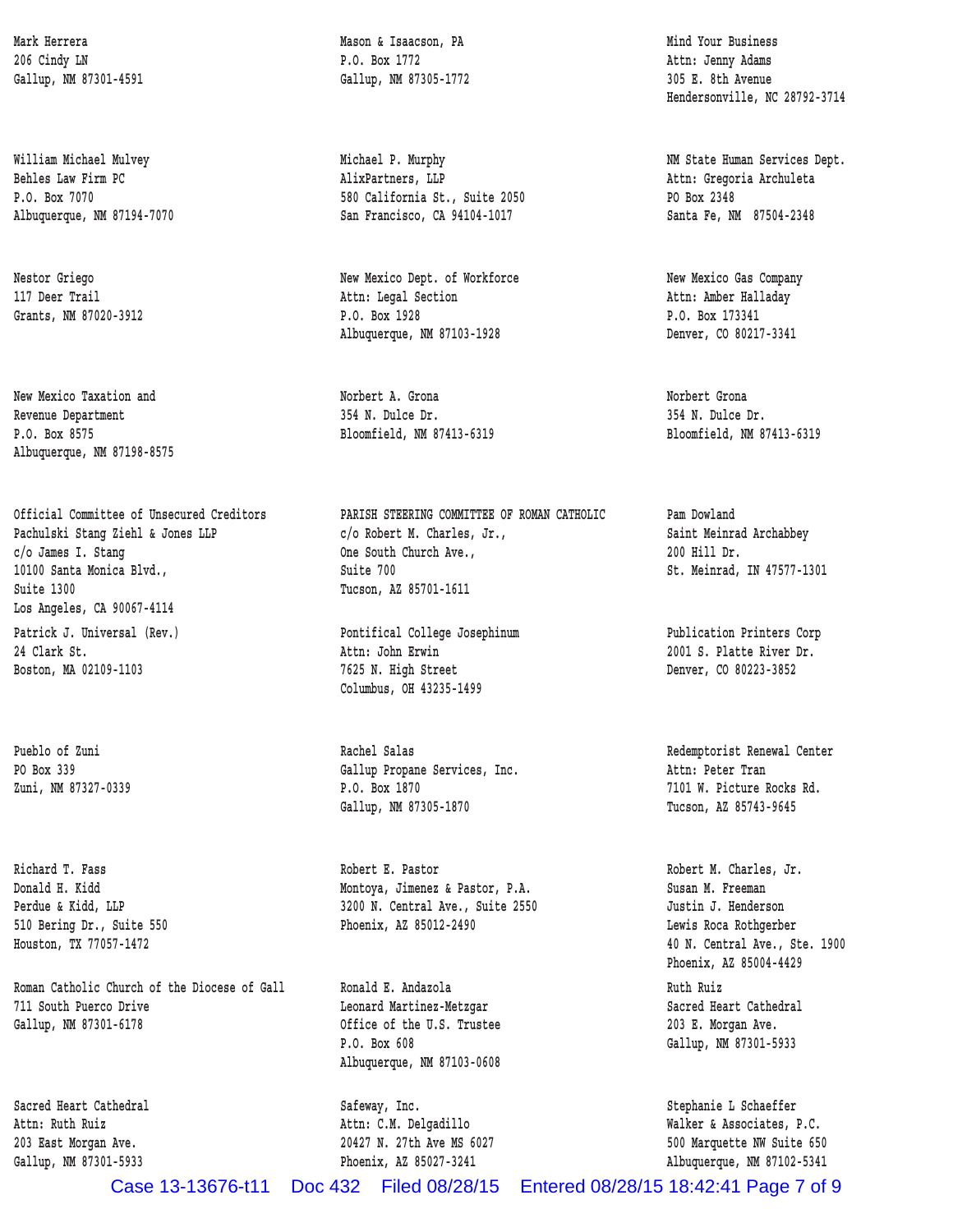**P.O. Drawer J-T Albuquerque, NM 87103-1138**

 **Virtus Thomas D Walker Robert P. Warburton**

 **Lori Lee Winkelman Quarles & Brady LLP One S. Church Ave., Suite 1700 Tucson, AZ 85701-1630**

Sharon Elebario **Sharon Sokol Counseling & Consultation, LLC** St. Luke Institute Albuquerque Publishing Center 2435 E. Southern Avenue, Ste. 4 8901 New Hampshire Ave.  **Albuquerque Journal Tempe, AZ 85282-7628 Silver Springs, MD 20903-3611**

 **St. Meinrad Arch Abbey Steven D. Jerome Susan Baca Attn: Pam Dowland Snell & Wilmer, LLP 1909 Mountain View Dr. 200 Hill Drive One Arizona Center Gallup, NM 87301-5643 St. Meinrad, IN 47577-1301 400 E. Van Buren St. Ste. 1900 Phoenix, AZ 85004-2509**

 **Technology Investment Partners dba The Province of Our Lady of Guadalupe of the Thomas D. Walker Tyco Global Financial Solutions Coppersmith Brockelman PLC Stephanie L. Schaeffer 40950 Woodward Ave., Ste. 201 2800 N. Central Ave., Suite 1200 Walker & Associates, P.C. Bloomfield Hills, MI 48304-5127 Phoenix, AZ 85004-1009 500 Marquette N.W., Suite 650**

 **Tony Trujillo U.S. Conference of Catholic Bishops, Inc. U.S. Conference of the P.O. Box 4103 Attn: Jeffrey Hunter Moon Catholic Bishops** Gallup, NM 87305-4103 **3211 4th St NE P.O. Box 418082** Washington, DC 20017-1104 Boston, MA 02241-8082

 **United States Trustee University of St. Mary of the Lake Vicki Trujillo PO Box 608 1000 E. Maple Ave. 206 Cindy LN Albuquerque, NM 87103-0608 Mundelein, IL 60060-1967 Gallup, NM 87301-4591**

National Catholic Services **Malker & Associates, P.C.** Stelzner Law Firm  **75 Remittance Dr., Ste. 1664 500 Marquette Ave NW Ste 650 PO Box 528 Chicago, IL 60675-1664 Albuquerque, NM 87102-5341 Albuquerque, NM 87103-0528**

 **Albuquerque, NM 87102-5341**

 **The following recipients may be/have been bypassed for notice due to an undeliverable (u) or duplicate (d) address.**

 **1205 N. Chaco Avenue 9 Road 5402 Farmington, NM 87401-7003 Farmington, NM 87401-1567**

 **(d)Adam Boognl (d)Albert Zamora (u)BP America Production Co.**

 **(u)Catholic Mutual Relief Society of America (u)Jane L.S. Doe (u)John M.H. Doe**